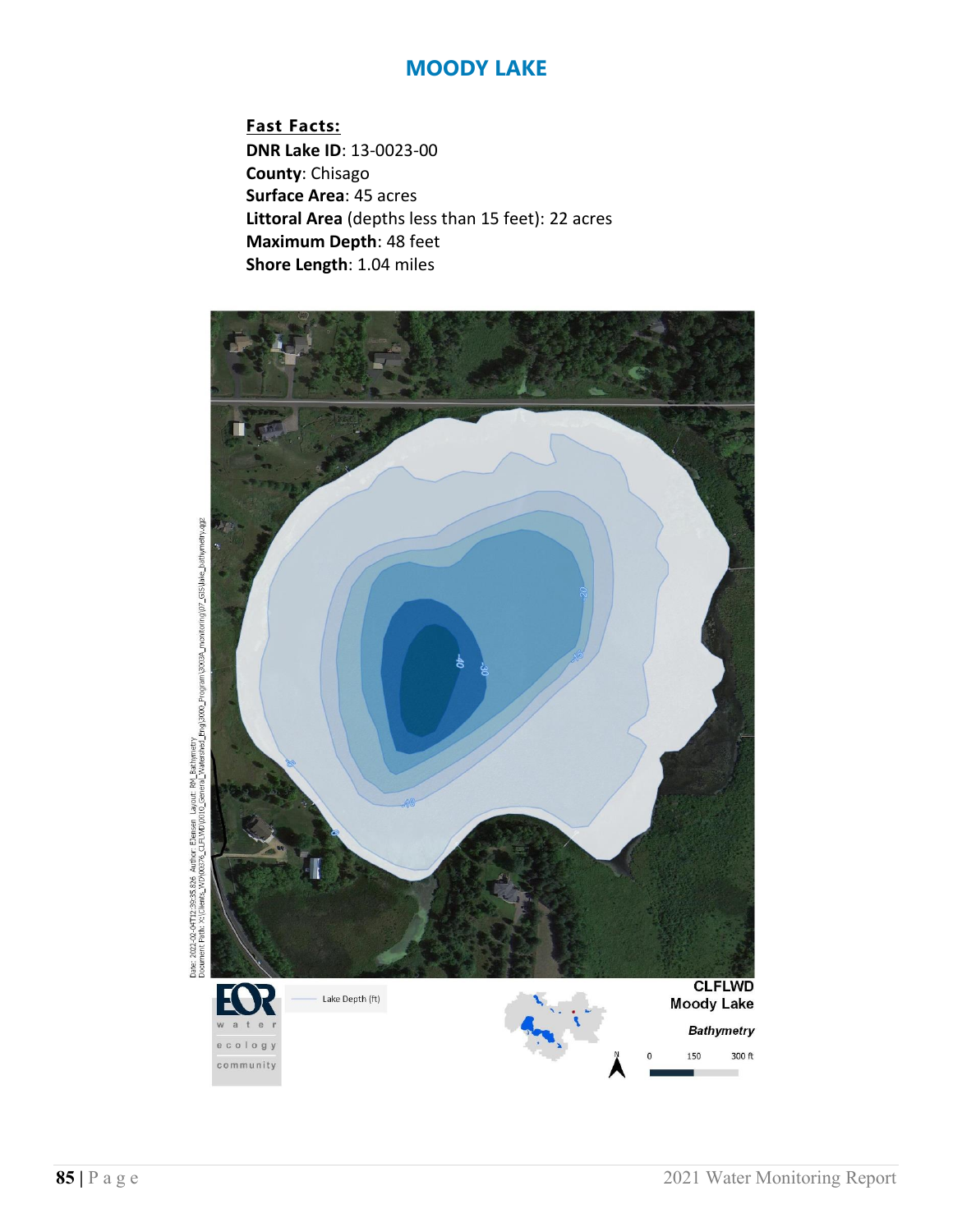# **2021 Surface Water Quality Summary**

#### **Nutrients:**

*June-Sept. Average Total Phosphorus (TP, µg/L)*





**Algae:** *June-Sept. Average Chlorophyll-a (Chl-a, µg/L)*

### **4.2 µg/L**



**Clarity:**  *June-Sept. Average Secchi Depth (Secchi, ft)*

**8.7 feet**





State standard are shown with a dashed red line. Phosphorus =  $40 \mu g/L$ , Chlorophyll-a =  $14$ µg/L, Secchi Depth = 4.6 feet. Sample points are shown in black dots. Points above the line are worse than the State standard. Points below the line are better than the State standard.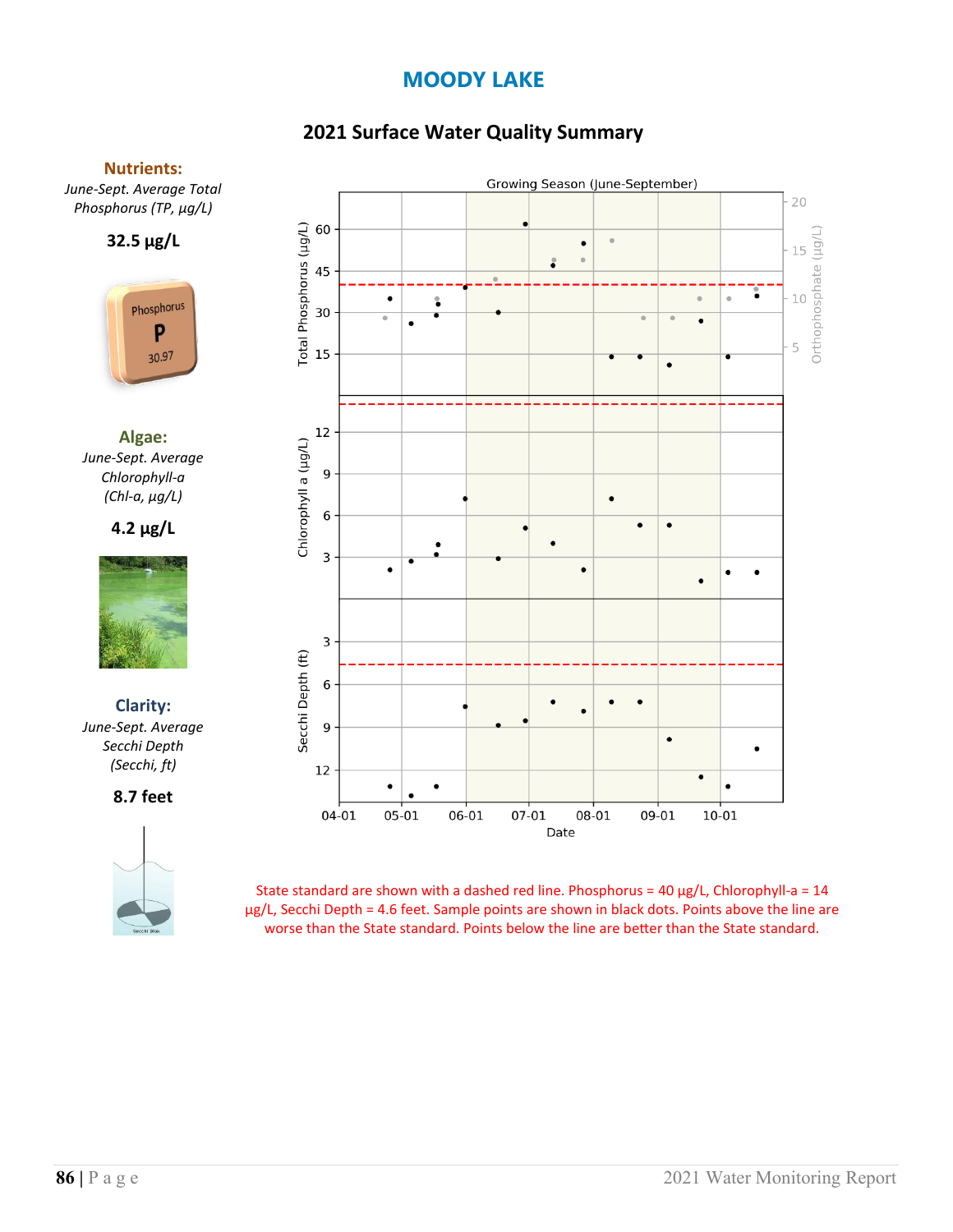## **Historical Water Quality Summary**

|                             | Phosphorus $(\mu g/L)$ | Chl-a $(\mu g/L)$ | Secchi (feet) |
|-----------------------------|------------------------|-------------------|---------------|
| <b>State Standard</b>       | < 40                   | < 14              | > 4.6         |
| 10-year Average (2012-2021) | 88.7                   | 46.7              | 2.9           |
| <b>2040 District Goal</b>   | < 40                   | n/a               | > 4.6         |
| 5-year Average (2017-2021)  | 67.1                   | 43.1              | 3.2           |

#### **Nutrients:**

*June-Sept. Average Total Phosphorus (TP, µg/L)*



**Algae:** *June-Sept. Average Chlorophyll-a (Chl-a, µg/L)*



**Clarity:** *June-Sept. Average Secchi Depth (Secchi, ft)*





State standard are shown as the boundary between green and light blue. (Phosphorus = 40  $\mu$ g/L, Chlorophylla = 14 µg/L, Secchi Depth = 4.6 feet. Growing season averages are shown as black points. Points in the green area are above the state standard. Points in the light blue area are better than the State standard.